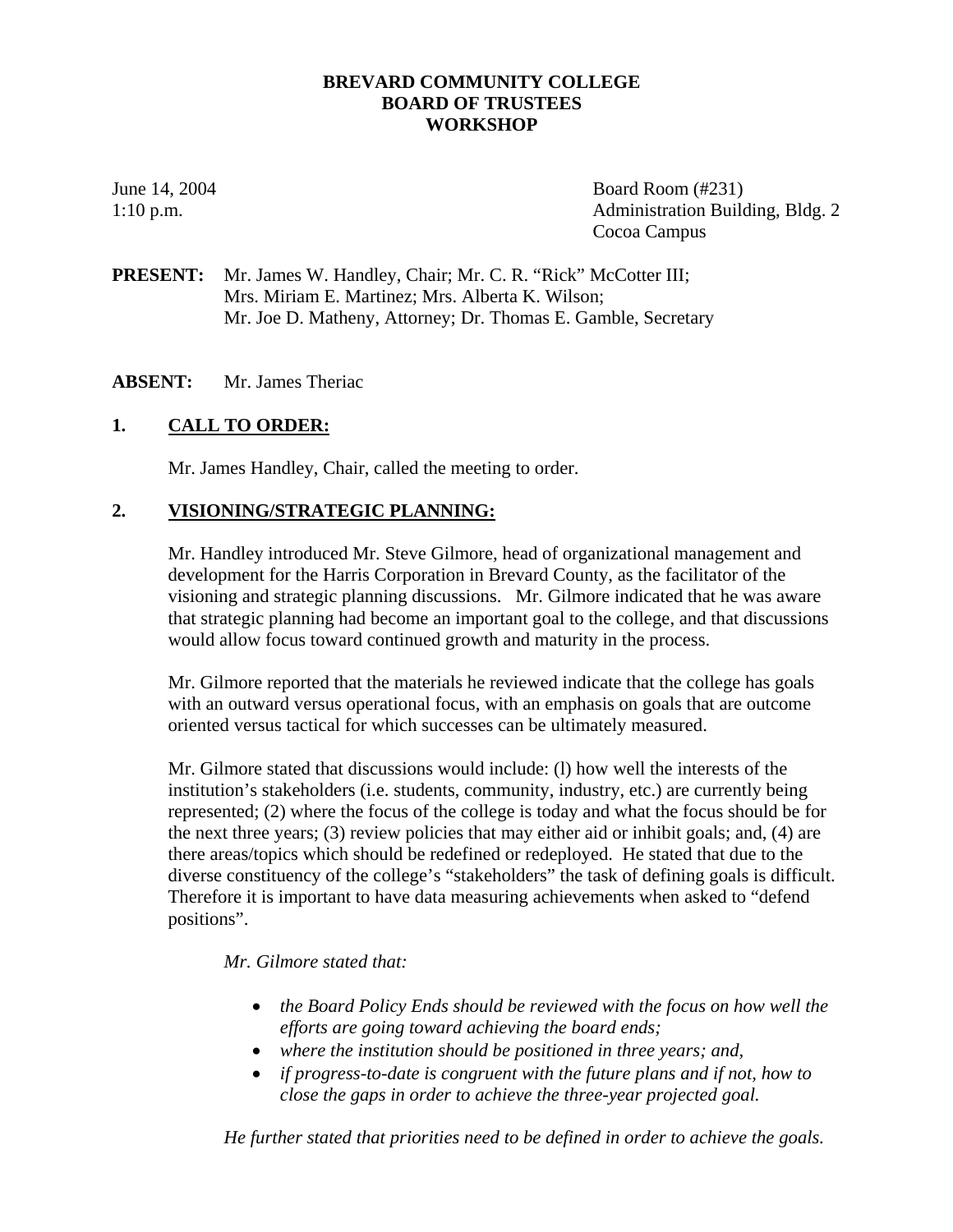Since there was such a large amount of data available, Mr. Billings was requested to summarize data, which was provided to the board for review.

This analysis showed that there are a few areas in which the BCC Performance Outcome measurements are lower than the K-20 Sector level outcomes. This data allows the college to focus on areas in which there are opportunities for improvement. He pointed out however, that there are more areas reflected in the report that indicate the college performance outcomes which exceed the system wide averages.

Mr. Little reported that the data indicates that the college excels in recruiting students, as BCC has the highest percentage of students out of high school within the first year of graduating of any other college. However, the data shows that an above average number of students have difficulty with GPA's with transferring into the State University System directly from high school, which seems to correlate to remediation/developmental education. Mr. Little further noted that the students that articulate to the State University System under the 2+2 program do exceptionally well. Mr. Billings further clarified that it appears that students that take developmental education courses do not do as well when they articulate to the state university system. Although BCC excels at recruiting students from high schools into college, performance problems are evident with students of varying ethnicities upon transfer to the State University System*.* 

*Mr. Gilmore suggested that this data may indicate that the college should understand demographics better in the future in order to better improve outcomes.* 

Dr. Gamble reported that a large percentage of students enrolling at the college require remediation, which is a national phenomenon. As a result, Pat Hare has been assigned to revamp the developmental education effort in order to provide a more effective and successful approach to getting students ready for college-level work.

Dr. Astrab reported that the below average data for AS Retention and Success Rates are directly correlated to the College Prep Rate numbers which are also below average as students who require remediation declare an AS degree as their major so that they can take college-level courses in their technical area to start working on a degree. Many of these students do not advance past the Prep stage, which brings the AS degree success numbers down. As a result, he has asked for data to be gathered for the last few years to see if there are corollaries which can be determined to improve the success rates in the future.

Dr. Astrab distributed several documents reflecting workforce development and economic impact statistics. He stated that the data is used to correlate with program offerings to ensure that the priorities in scheduling and spending match the local demand and return on investment. Mr. Billings called attention to Section 2, pages 23-24 of the Strategic Visioning handout, which shows 1, 3 and 5 year projections for occupational demand in Brevard County.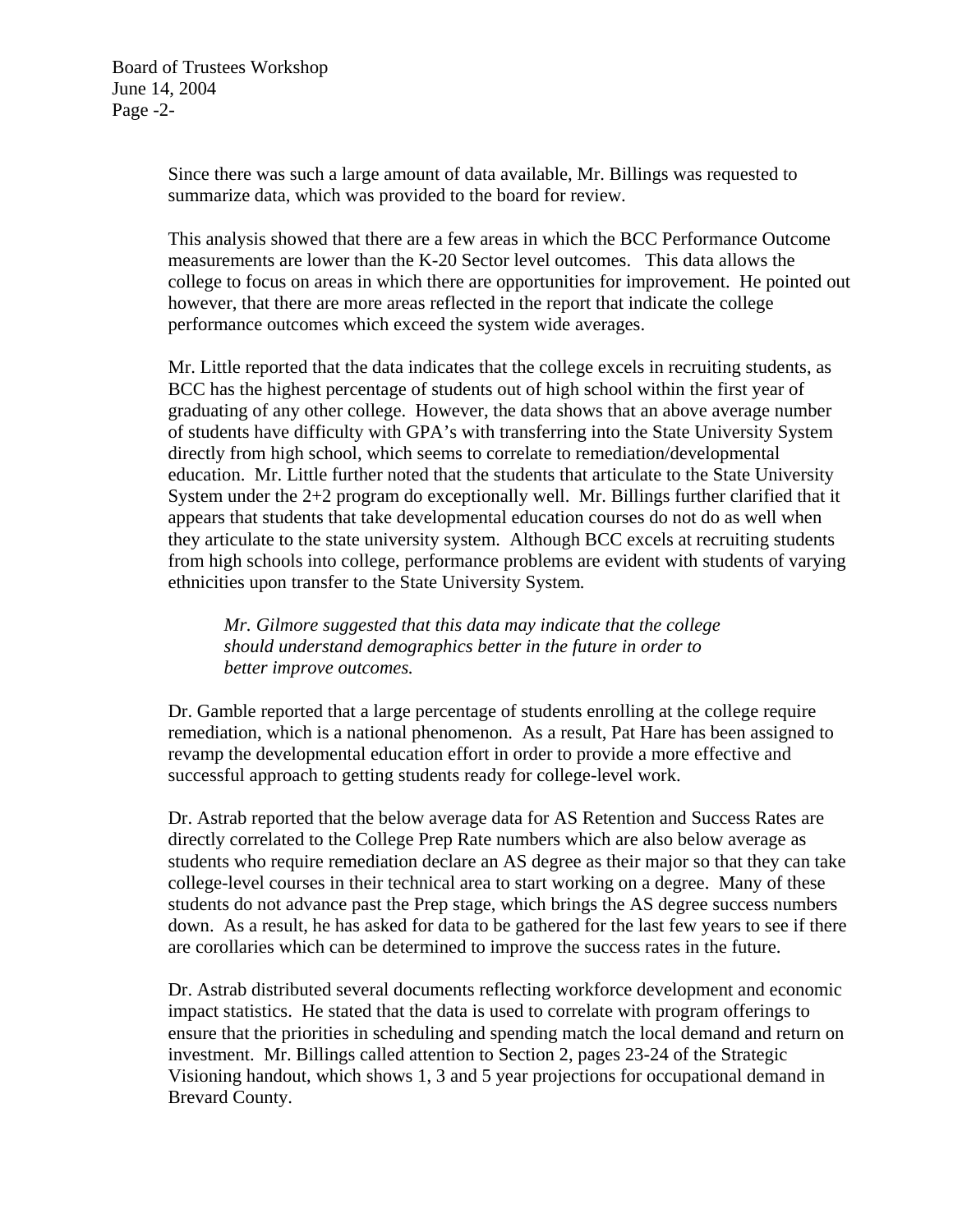*As there is so much data that it makes it difficult to make assumptions, Mr. Gilmore suggested that it would be diligent to simplify the process by developing metrics for the two areas discussed today and in order to establish performance goals and evaluate meaningful indicators.* 

Dr. Gamble asked that the Board instruct the Administration as to which areas they feel should have the highest priorities within the available resources. Mr. Billings remarked that each of the nine policy ends has key performance indicators and benchmarks and baselines defined. However, he stated that the Board should consider aligning K-20 system level outcomes to the performance outcomes that will be eventually identified as the state has already taken the effort to focus on these items. Dr. Gamble stated that he understands that the state is in the process of requiring K-20 data reporting based on a set of measurable goals which they have defined. This data will have to be available for reporting sometime next year.

*Mr. Gilmore proposed that since a methodology has already been defined via the ends policies, benchmarks, etc., that the Administration should manage the operational implications of the data and the Board manage the deltas*.

The Board expressed consensus.

A forum of discussion ensued regarding: (1) what is working and should be continued; (2) what isn't yielding returns on the college's effort; (3) what isn't being done, which should be started, as summarized below:

## **STUDENT SUCCESS**

- Better understand developmental prep student success rates;
- ! Better understand 4-year degree candidate success based on ethnicity, age; and
- ! Set ends policy that focuses resources on improving student success rates.

## **USE OF DATA/METRICS**

- Agree on metrics (emphasize benchmarks);
- ! Administration assess performance and allocate resources; and
- ! Board of Trustees oversee "Ends Policies" and recommend changes in focus and/or allocation.

## **POSITIONING FOR 2007 VISION**

- ! Stimulate mix of hybrid programs;
	- o Policy
	- o Process
	- o Practice
	- o Facilities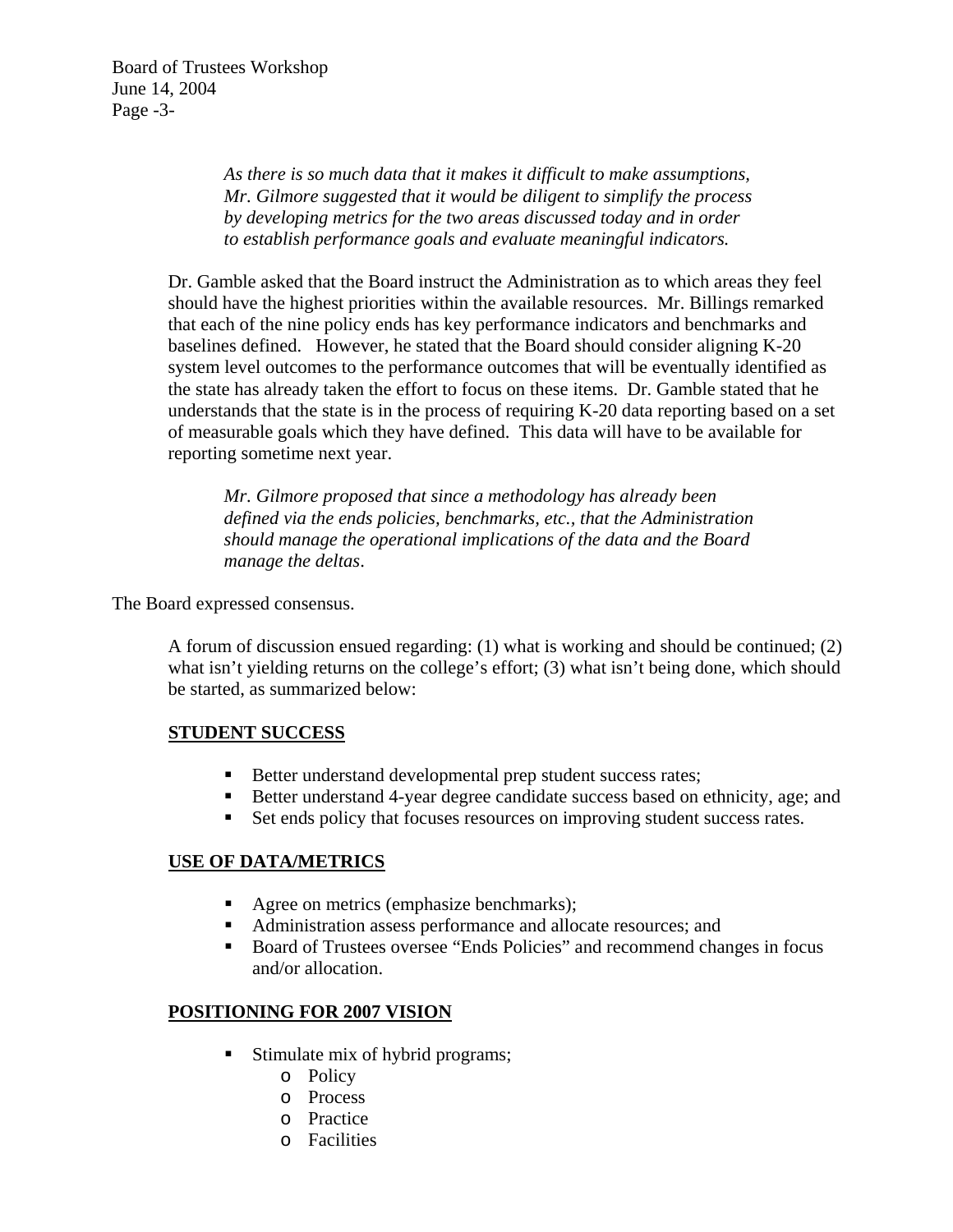Board of Trustees Workshop June 14, 2004 Page -4-

- ! How BCC will address "Leave no Child Behind;"
- **Increase partnerships;**
- ! Assess cultural activities, identify gaps and address as appropriate; and
- ! Increase senior citizen-oriented programs.

# **WORKING**

- Wide Range of Program Offerings;
- ! Aerospace Program;
- **U** Virtual Campus;
- **Traditional Classroom Model;**
- Dual Enrollment;
- High School  $\rightarrow$  BCC Enrollment;
- **Quality of Education;**
- Time Spent with Students;
- Financial Assistance/Scholarships;
- ! Cultural Enhancements King Center, Planetarium, Cocoa Village Playhouse;
- ! Allied Health Program;
- ! Geographically Accessible;
- **Exercitives:**
- **Independient** Minority Friendly;
- **Exercise Exercise Exercise Stability;**
- ! Partnerships, i.e. UCF, YMCA, Space Center, Port, Brevard County Commission, Cocoa High School, K-12, etc. (Keep an eye on geographic representation.);
- ! Successful Graduates; and
- **EXECUTE:** Technology Infrastructure

# **WHAT COULD BE WORKING BETTER**

- ! Homeland security training;
- ! Identification of high school students who are not considering pursuing a Bachelor's Degree (participating in activities at the local high schools);
	- o Continue working with K-12 Board
	- o Look for additional opportunity for high school faculty development
	- o Expand pilot collegiate high school program
- College student advising capacity to serve;
- ! Minority recruitment/retention, including faculty;
- King Center: operating costs;
- Increase publicity of use of expert resources;
- **EXECUTE:** Streamline administrative processes/procedures;
- **•** Developmental education, career centers;
- **•** Update employment demand trends;
- ! Communication with employees/professors/adjuncts; and
- Enhance Allied Health program.